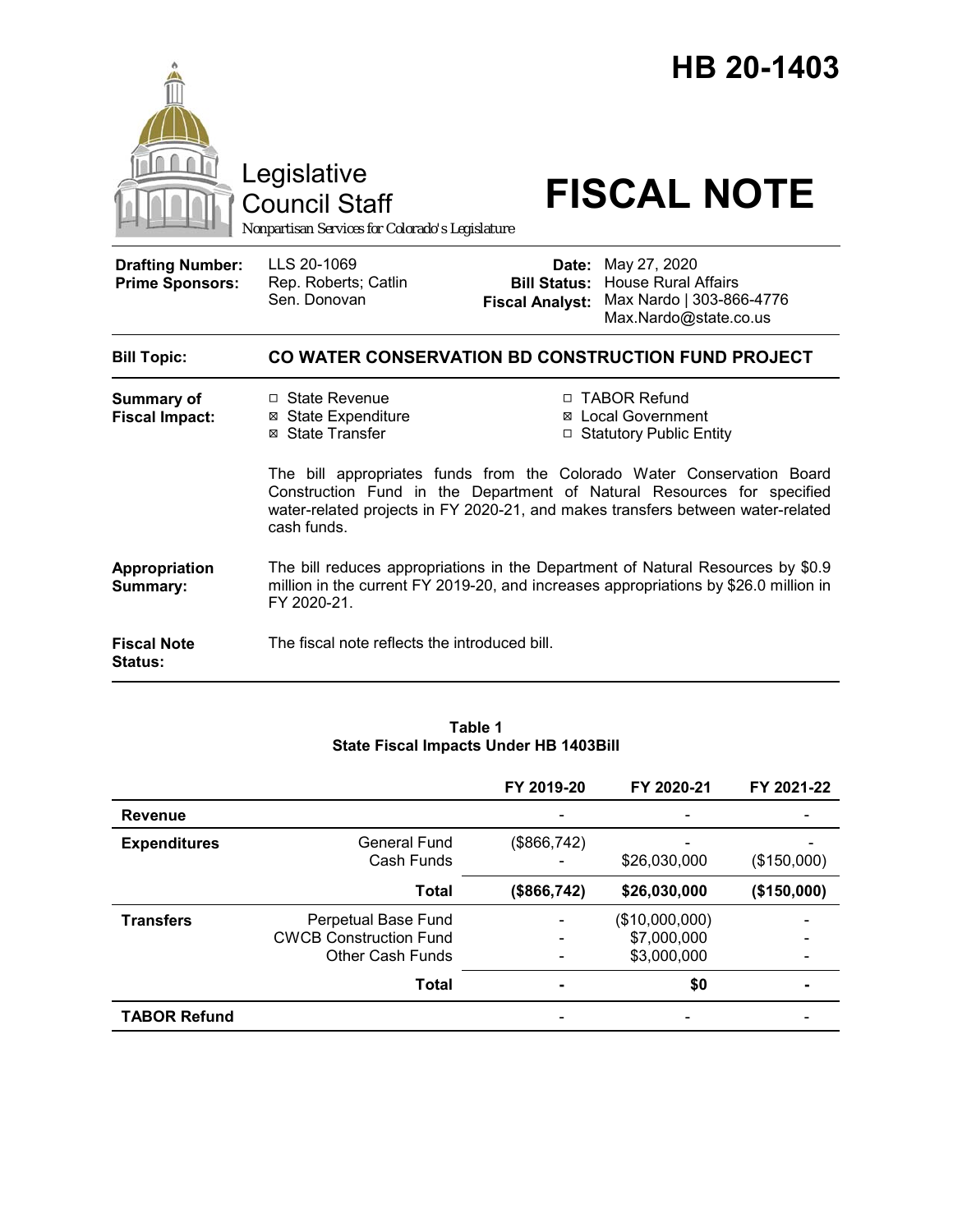May 27, 2020

## **Summary of Legislation**

The bill appropriates funds from the Colorado Water Conservation Board (CWCB) Construction Fund in the Department of Natural Resources (DNR) to the CWCB and the Division of Water Resources for specified water-related projects. In addition, the bill transfers money between water-related cash funds. The bill also does the following:

- reduces and extends an existing General Fund appropriation for the development of a Colorado River demand management program;
- extends the repeal date of the Water Efficiency Grant Program from July 1, 2020, to July 1, 2030;
- eliminates annual funding for the Water Education Foundation; and
- allows the CWCB board to recommend funding for treated water distribution systems.

In addition, the bill authorizes the CWCB to make \$130.5 million in loans from the Severance Tax Perpetual Base Fund as follows:

- \$23,230,000 to the Pueblo Conservancy District to repair levees within the city;
- \$90,000,000 to the Southeastern Colorado Water Conservancy District for cost-share funding for the Frying Pan-Arkansas Project; and
- \$17,250,800 to the Tunnel Water Company to rehabilitate the Laramie-Poudre tunnel. The CWCB may also make this loan from the CWCB Construction Fund.

#### **State Revenue**

Revenue will be generated from the interest on water project loans authorized by the bill. This amount will depend on the terms of the loans and cannot be determined at this time.

#### **State Transfers**

For FY 2020-21, the bill transfers \$10.0 million from the Severance Tax Perpetual Base Fund to the CWCB Construction Fund. In addition, the bill transfers up to \$3.0 million from the CWCB Construction Fund as follows:

- \$1.0 million to the Fish and Wildlife Resources Fund; and
- an amount sufficient to restore the Litigation Fund balance to \$2.0 million.

### **State Expenditures**

The bill modifies state expenditures as follows:

- reduces by \$866,742 an existing General Fund appropriation for development of a Colorado River demand management program in the CWCB, and extends that appropriation from FY 2019-20 to FY 2020-21;
- eliminates \$150,000 of annual funding from the CWCB Construction Fund to Water Education Colorado beginning in FY 2020-21; and
- appropriates \$26.2 million in FY 2020-21 for water-related projects paid from the CWCB Construction Fund. The funds are continuously appropriated and remain available for the designated purposes until fully expended. Affected projects are listed in Table 2.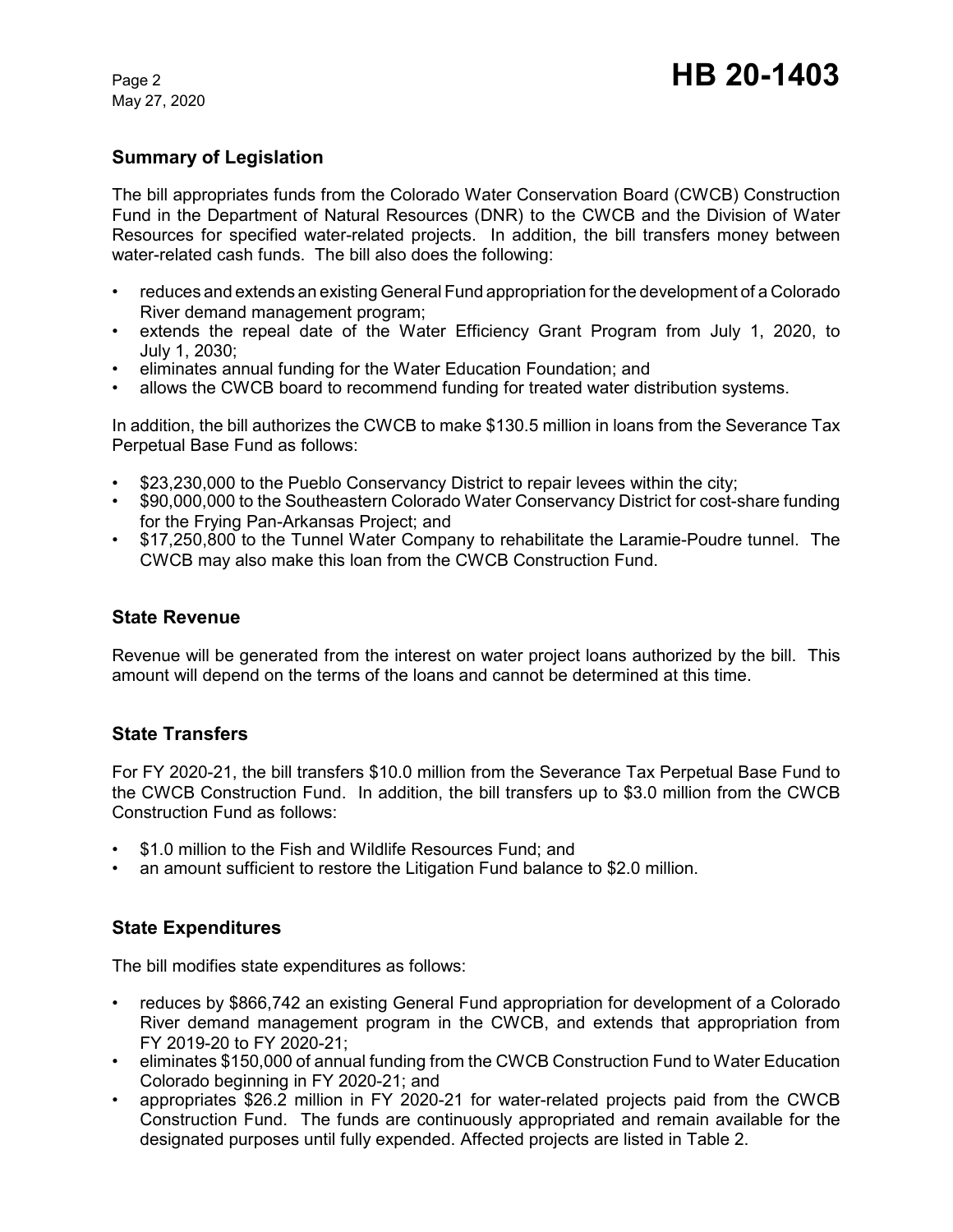May 27, 2020

# Page 3 **HB 20-1403**

#### **Table 2**

#### **FY 2020-21 Appropriations for Water-Related Projects in HB 20-1403**

| <b>Projects</b>                                                                                                                                                                                                                                            | FY 2020-21   |
|------------------------------------------------------------------------------------------------------------------------------------------------------------------------------------------------------------------------------------------------------------|--------------|
| Satellite monitoring system maintenance - to renovate existing gauging stations;<br>replace outdated collection platforms; upgrade transmission components; fund stream<br>gauge flood hardening projects; and fund flood-related data collection efforts. | \$380,000    |
| Colorado Floodplain Map Modernization Program - to continue assistance to<br>communities to revise and improve floodplain studies and maps.                                                                                                                | \$500,000    |
| Weather Modification Permitting Program - to assist water conservation and<br>conservancy districts and water providers with the development of cloud seeding<br>programs.                                                                                 | \$350,000    |
| Colorado Mesonet Project - to support the project at the Colorado Climate Center<br>at Colorado State University.                                                                                                                                          | \$150,000    |
| Acquisition of LIDAR data - to acquire light detection and ranging data to develop<br>accurate flood hazard, debris flow, and fluvial hazard mapping.                                                                                                      | \$200,000    |
| Arkansas River Decision Support System - to continue implementation of the<br>Arkansas River Decision Support System, as identified in the feasibility study<br>completed in December 2011.                                                                | \$500,000    |
| Colorado Decision Support System operations and maintenance - to continue to<br>operate and maintain the Colorado Decision Support System, which provides data and<br>analytical tools to assist with water resources planning.                            | \$500,000    |
| Water forecasting partnership project - to support the development of new sensing<br>data, equipment, and modeling in order to better estimate volumetric water supply.                                                                                    | \$350,000    |
| Water Loss Control Initiative - to conduct training workshops on water loss control<br>methodology, and to provide technical assistance on water system management.                                                                                        | \$1,000,000  |
| Continuation of Watershed Restoration Program - for various projects to support<br>watershed health and goals outlined in the state water plan.                                                                                                            | \$4,000,000  |
| Alternative Agricultural Transfer Methods Grant Program - to support various<br>transfer methods as alternatives to permanent dry-up of agricultural lands.                                                                                                | \$750,000    |
| <b>Continuation of state water plan</b> - to fund grants, studies, programs, or projects that<br>assist in implementing the state water plan.                                                                                                              | \$7,500,000  |
| Frying Pan-Arkansas grants - to provide cost-share funding for the Frying Pan-<br>Arkansas project, which helps provide drinking water to six counties.                                                                                                    | \$10,000,000 |
| <b>Total</b>                                                                                                                                                                                                                                               | \$26,180,000 |

### **Local Government**

The majority of the funding provided by this bill will benefit local water districts or water providers.

### **Effective Date**

The bill takes effect upon signature of the Governor, or upon becoming law without his signature.